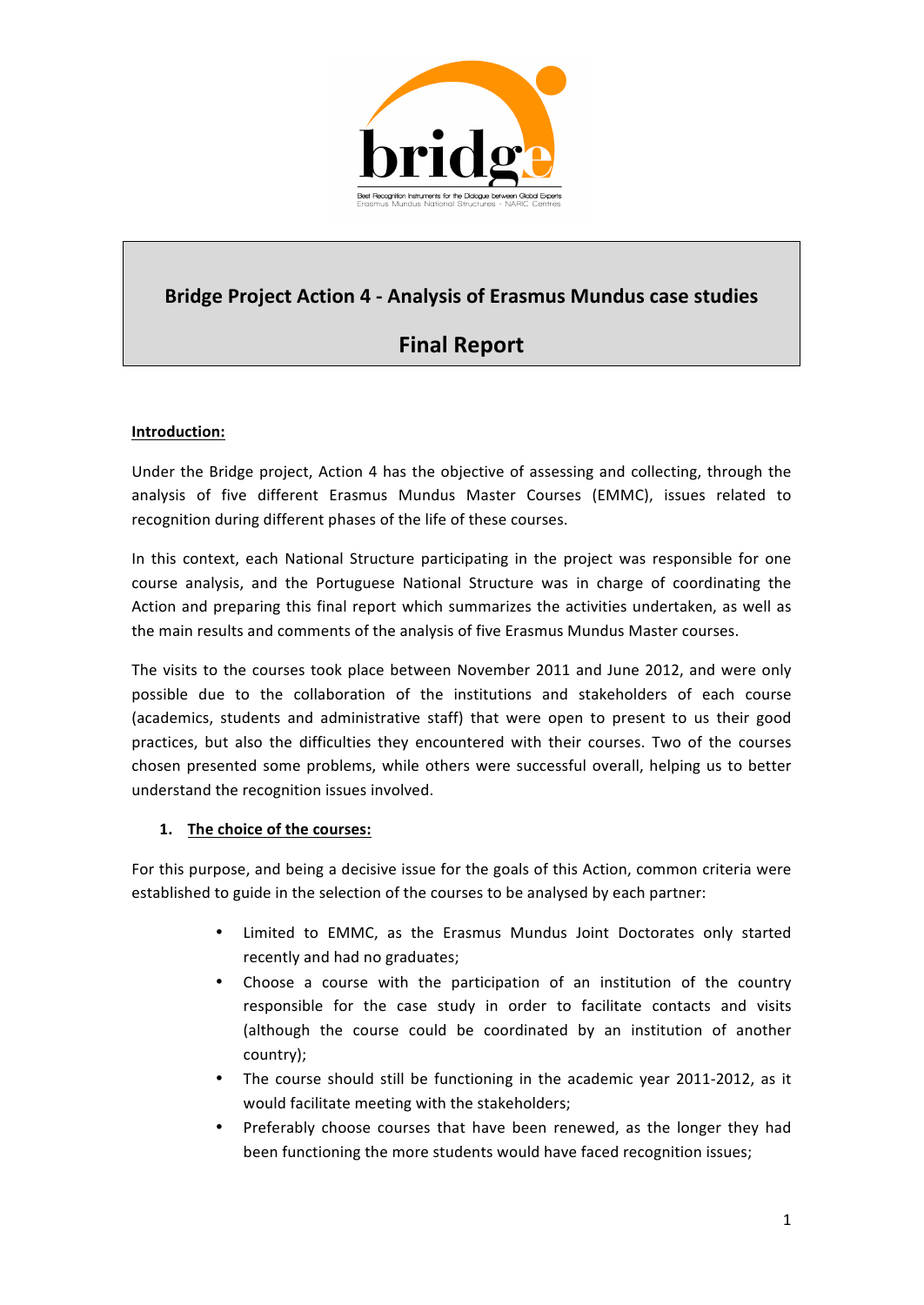

- Try to have courses with joint degrees, double and multiple (or maybe more than one type of degree per course), in order to understand if the type of degree makes any difference for recognition issues;
- Choose some courses of which there may exist information of eventual problems;
- Try to cover diversified fields of study;
- It could also be interesting to have cases involving institutions of third countries and to try and diversify countries participating.

In accordance with these guidelines, and in order to avoid the analysis of the same course by two National Structures, each participant communicated to the Portuguese National Structure three courses they would wish to analyse in order of preference, having all the first choices been selected, as is presented in the table below.

| Country  | <b>EMMC</b>                                                                                             | Coordinator                                                                      | <b>Partners</b>                                                                                                                                                                                                                                                                  | <b>Field of study</b>                               |
|----------|---------------------------------------------------------------------------------------------------------|----------------------------------------------------------------------------------|----------------------------------------------------------------------------------------------------------------------------------------------------------------------------------------------------------------------------------------------------------------------------------|-----------------------------------------------------|
| Italy    | <b>EMLE - Master in</b><br>Law and Economics                                                            | Erasmus<br>University<br>Rotterdam (NL)                                          | University of Bologna (IT); University of Aix-<br>Marseille 3 (FR); Ghent University (BE);<br>University of Haifa (IL); University of<br>Hamburg (DE); Indira Gandhi Institute of<br>Development Research (IN); University of<br>Vienna (AT); Warsaw School of Economics<br>(PL) | Social<br>Sciences,<br><b>Business &amp;</b><br>Law |
| Estonia  | NORDSECMOB-<br>Master's<br>programme in<br>Security and Mobile<br>Computing                             | Aalto University<br>Foundation -<br>Helsinki<br>University of<br>Technology (FI) | University of Tartu (EE); Royal Institute of<br>Technology (SE); Norwegian University of<br>Science and Technology (NO); Technical<br>University of Denmark (DK)                                                                                                                 | Sciences,<br><b>Mathematics</b><br>& Computing      |
| Malta    | <b>IMEC</b> - International<br>Master's<br>Programme in Early<br>Childhood<br><b>Education and Care</b> | Oslo University<br>college (NO)                                                  | University of Malta (MT); Dublin Institute of<br>Technology (IE)                                                                                                                                                                                                                 | Humanities &<br>Arts                                |
| Spain    | <b>EMDIREB - Erasmus</b><br>Mundus Master on<br>Diagnosis and<br><b>Repair of Buildings</b>             | Univeristy of<br>Sevilha (ES)                                                    | University of Calabria (IT); Lublin University<br>of Technology (PL)                                                                                                                                                                                                             | Engineering,<br>Manufacturing<br>&<br>Construction  |
| Portugal | GeoTech - Master<br>of Science in<br>Geospatial<br>Technologies                                         | University of<br>Munster (DE)                                                    | New University of Lisbon (PT); University<br>Jaume I (ES)                                                                                                                                                                                                                        | Sciences,<br><b>Mathematics</b><br>& Computing      |

It should also be mentioned, that the selected EMMC cover courses with 60, 90 and 120 ECTS.

#### 2. **Issues analysed:**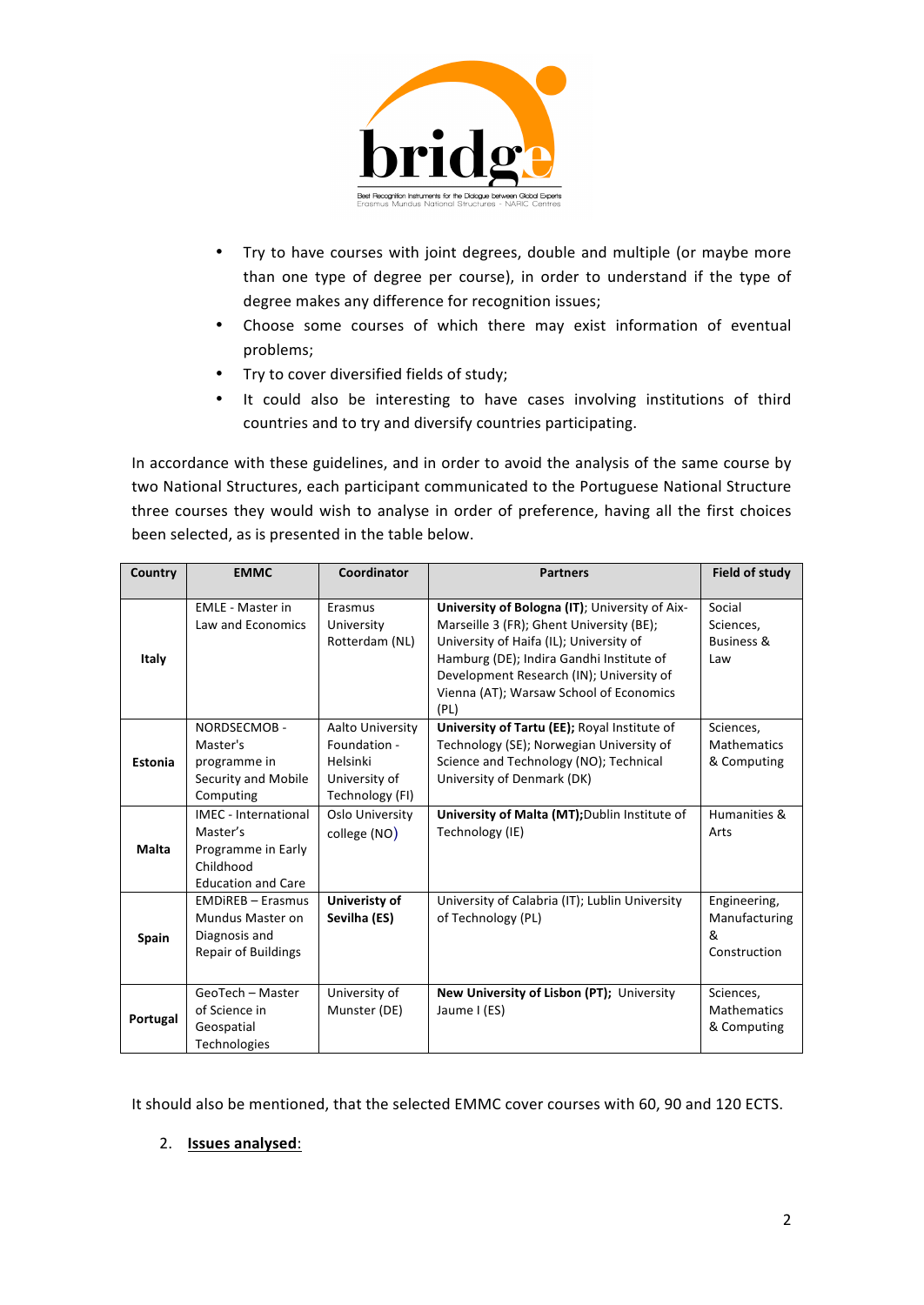

In order to have coherent and comparable results, we also previously agreed on the main issues that should be analysed in each case, namely:

- The creation of the joint course, including national accreditation and recognition in participant countries (legislation, obstacles);
- Type of degree awarded–national legislation and maybe the respective higher education system;
- Diploma Supplement;
- Selection of students and academics;
- Recognition of the course/degree in other countries (both academic and professional recognition).

For this purpose, and to help in the preparation of this report, a common report model was also developed.

#### **2.1 Creation of a joint programme**

Through this specific item, we expected to better understand the process of creating joint and integrated courses, and how the national accreditation or recognition process is undertaken. The analyses of the cases allowed us to also have a perspective of the changes occurred in some countries.

It should be mentioned that especially in the first masters, that started in the Erasmus Mundus phase I, there were some obstacles in the course creation. Bologna Process was being implemented and Erasmus Mundus was a new programme, opening new types of courses within very different national legislations.

Through the five courses analysed, and the variety of institutions and higher education systems involved, we were able to have a very interesting perspective. In some countries there was no legislation regarding joint programmes and diplomas, which were not an obstacle in the creation of the course, but were so later in terms of recognition. We should also mention that one of the EMMC analysed is considered a professional oriented course, although it does not concern regulated professions. This is also an issue, as not all countries distinguish between Masters if they are or not professionally orientated.

We also were able to understand that in some countries institutions are accredited by national quality/accreditation agencies to conduct studies in a relevant study group and issue corresponding degrees, and not on individual curricula, while in others each course has to be accredited. In these last cases, we can state that it has been a major obstacle for Portuguese higher education institutions since 2009, namely as they apply normally after being selected by Erasmus Mundus and the process of accreditation tends to be long. Also, some specific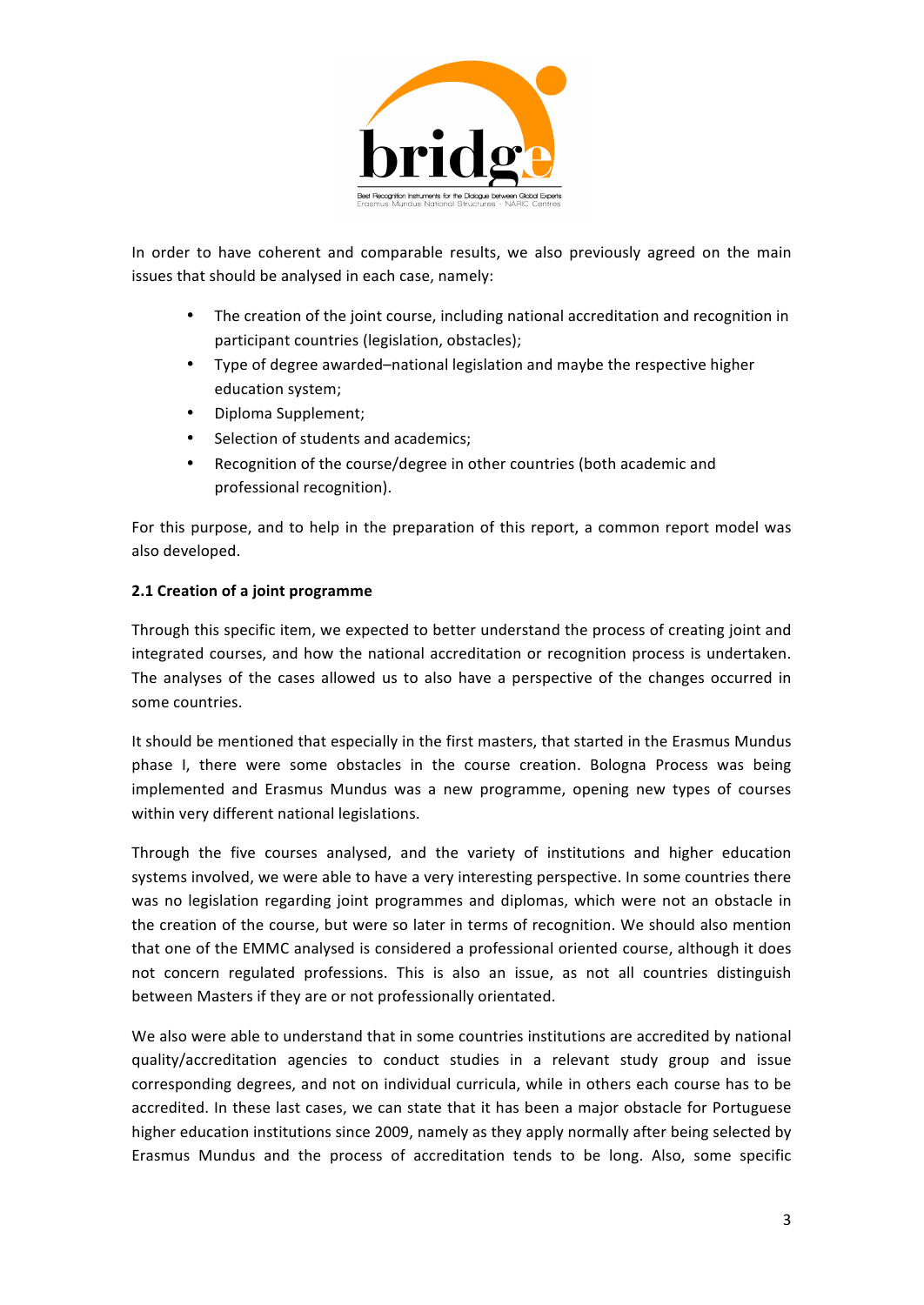

national legislation can make the creation of joint courses difficult, such as the requirement for final thesis/or work to represent a certain percentage of the course ECTS.

Another issue that could be referred, is that in some countries there are degrees that have to be accredited and in others they can just be approved internally by the university as they have autonomy and the institution is accredited.

Through these visits we found that an interesting case was Estonia, as there are some requirements for joint programmes: all institutions must be qualified to carry out the studies corresponding to the level; at first and second cycles, the studies must be in one of the accredited study groups; foreign partners and the diplomas must be recognised in their country; all participants must fully recognise the studies completed in other partner countries, the joint programme must be jointly prepared; all HEI involved must sign the cooperation agreement.

Spain is another interesting example, as recently they adopted an innovative new legislation regarding joint courses that allows automatic accreditation and register of Erasmus Mundus  $\text{course}^1$ .

For good examples in avoiding future problems, we should mention, that previously obtaining information on the different national legislations in order to prepare for accreditation is, without a doubt, a fundamental factor. It is also essential to have a clear consortium agreement with all the important information on the course laid down and establishing joint guidelines for evaluation, grading, thesis, etc... A clear division of tasks and responsibilities has also proven very useful for the success of joint courses.

#### **2.2 Degrees awarded and Diploma Supplement**

Regarding the degrees awarded in these five courses, we had the example of double, multiple and joint degrees, as well as one specific case where there was for a time one degree and two certificates. All these options are related to national legislations and there were some changes throughout time. 

One of the courses portrayed an example of difficulties concerning degree awarding, as there was a lack of national legislation in two of the participating countries, leading to the awarding of a diploma<sup>2</sup> created by the University and recognised by the Ministry of Education and two certificates from the other institutions of 30ECTS. With the evolution of the national legislation, this 90 ECTS programme was accredited with 60 ECTS, as this was the number of ECTS established for second cycles in national legislation, and the students received the extra 30 ECTS through certificates. However, this issue seems now to have been solved due to

<sup>&</sup>lt;u> 1989 - Jan Samuel Barbara, margaret e</u>  $1$  Royal Decree 861/2010, of the 2nd July.

<sup>&</sup>lt;sup>2</sup> Titulo próprio (Spain)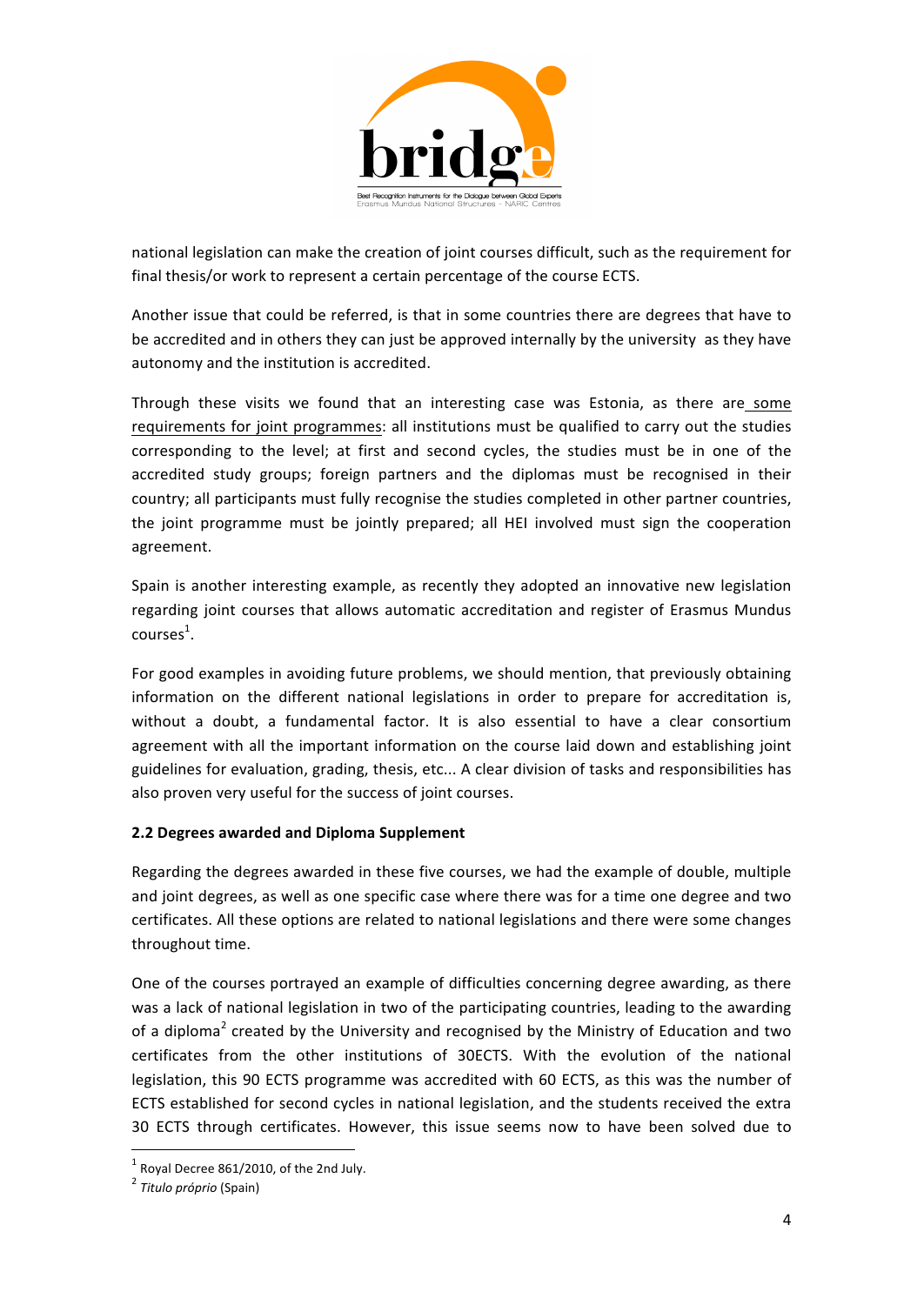

national legislation changes and present and former students will receive a joint degree awarded by the coordinator institution in the name of the partners.

Legislation in another country<sup>3</sup> was problematic, as Universities were only allowed to issue diplomas with the number of credits undertaken in that university, but recently this has also changed.

Delays in the issuing of final documents have also been reported, one of the most known cases has been Spain where it is required that the King signs the diplomas.

We also encountered some countries where institutions generally do not issue Diploma Supplements, another example of difficulties implementing the Bologna Process. But in most cases there are Diploma Supplements, and more and more joint Diploma Supplements. Estonia is an interesting case, as although joint Diploma Supplements are allowed they must be issued alongside a national Diploma Supplement. The European Commission, Council of Europe and UNESCO/CEPS joint diploma model was often used as a reference.

Another course had the particularity of offering degrees that differ in nature: some gave access to PhD studies, while others did not. This is interesting, as this can lead to students having degrees with more value externally than nationally.

#### **2.3 Selection of students and academics**

One of the questions we tried to analyse was how our institutions verify the third country student's applications, degrees and higher education institutions, as students from all over the world apply for Erasmus Mundus.

In most cases students applications are centrally received and analysed both administratively and academically, but the selection process is carried out jointly by the partners.

We found different practices in the verification of foreign student's qualifications, namely in the case of doubts on the diplomas or the issuing HEI. In some courses they contact their NARIC centre, while others don't seem to know of their existence or consider it would delay the selection process. Some HEI seem to have highly qualified and experienced evaluators, with great knowledge of foreign degrees and educational systems. One of the courses even has in a website list of country specific requirements for applicants of certain countries, demanding specific documents depending on the issuing country.

Another practice we found in one course was the request of binding declarations from the universities or from public notaries, as well as certified translations of documents. The use of embassies of one of the partners to certify/validate the documents was also mentioned in one

<u> 1989 - Jan Samuel Barbara, margaret e</u>

<sup>3</sup> Poland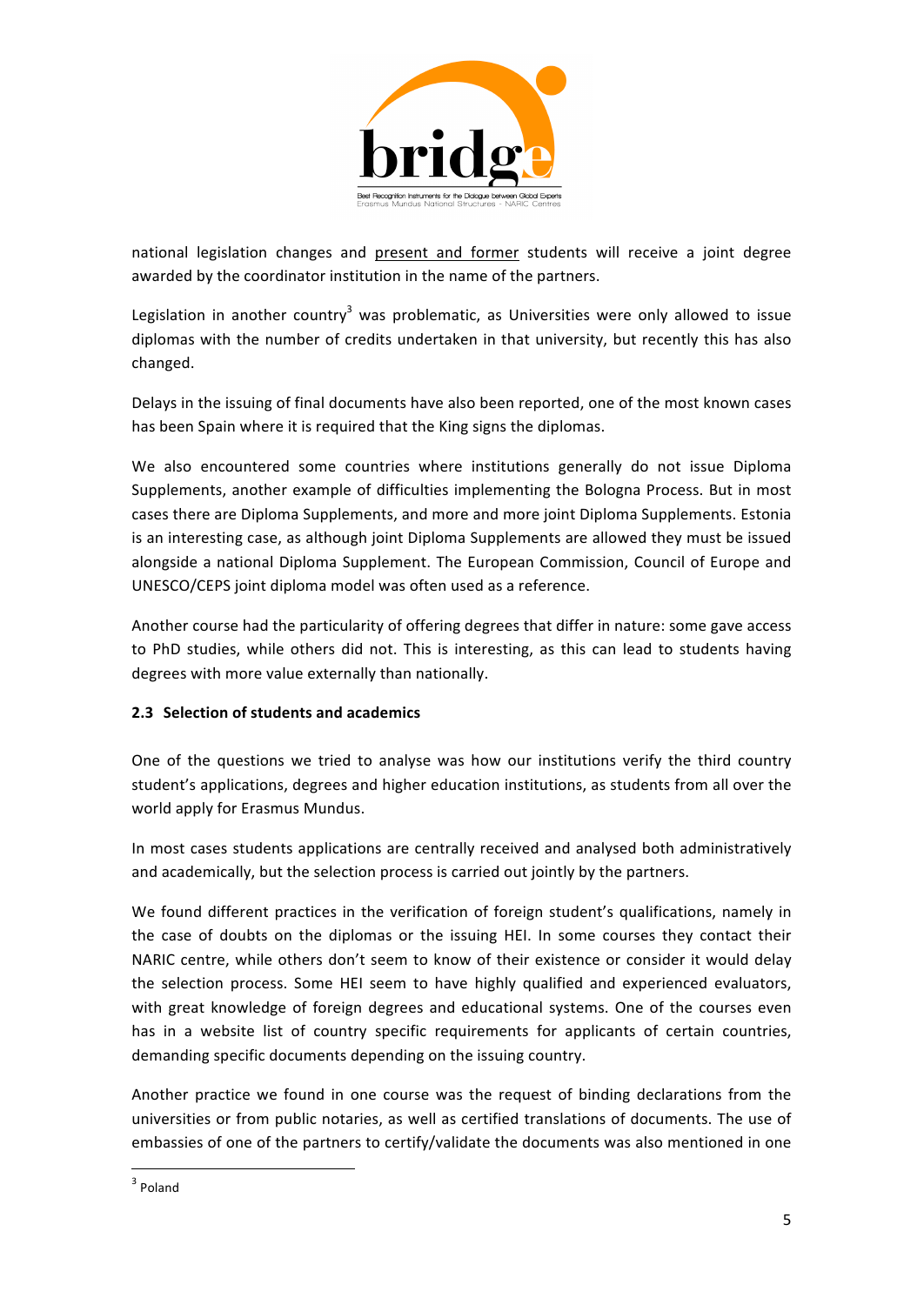

of the courses. We should mention that the *Haque Apostille* doesn't seem to be required as it is considered an extra expense and may complicate the application process.

A good practice, that was more generalised, was the use of international databases such as Anabin, WHED, IAU database or ENIC/NARIC. In some cases, if doubts subsist students were interviewed telephonically or by *skype*, and HEI national accreditation boards or councils contacted. 

Some obstacles mentioned were degrees that are not "traditional" 3 or 4 years (ie. 2 years, distance-campus universities). But globally all courses seem to have had no problem with their actual processes.

#### 2.4 Recognition of the course/degree in other countries

One of the main concerns of Erasmus Mundus is how the European degree are received in third countries, especially in courses that involve various institutions' and multiple degrees that may be of different nature and in some cases different level. Another concern is how joint degrees are received. As one document signed by various institutions of different countries may be more difficult to recognise.

As already referred, the delay in issuing diplomas tends to complicate recognition, as substitute certificates are often not accepted. Spain, where the issuing it took in average two or three years, the Government recommended in 2010 the issuing of international joint degrees in a period of time no longer than 6 months.

When speaking with students, we were also able to understand that they sometimes have little information on the degree awarded or do not understand why they receive more than one degree. In other cases, they prefer separate national degrees as they may be more easily recognised. But globally there seem to have been no major recognition difficulties when returning to their countries, although they complain about the expense.

#### **3 Conclusions**

Both EMDIREB and EMLE were chosen as some difficulties or anomalies were identified related to the diploma issuing, serving as examples of the obstacles related to creating joint courses with different higher education systems and of how they have been solved.

It is also interesting to notice that in many cases we were able notice legislative changes at national level, due mainly to the implementation of Bologna Process but also, in some cases, due the Erasmus Mundus Programme, that had impact in the courses studied.

However, through this study, we were faced with the fact that the Diploma Supplement surprisingly is still not a generalised practice in some countries. This is important as the